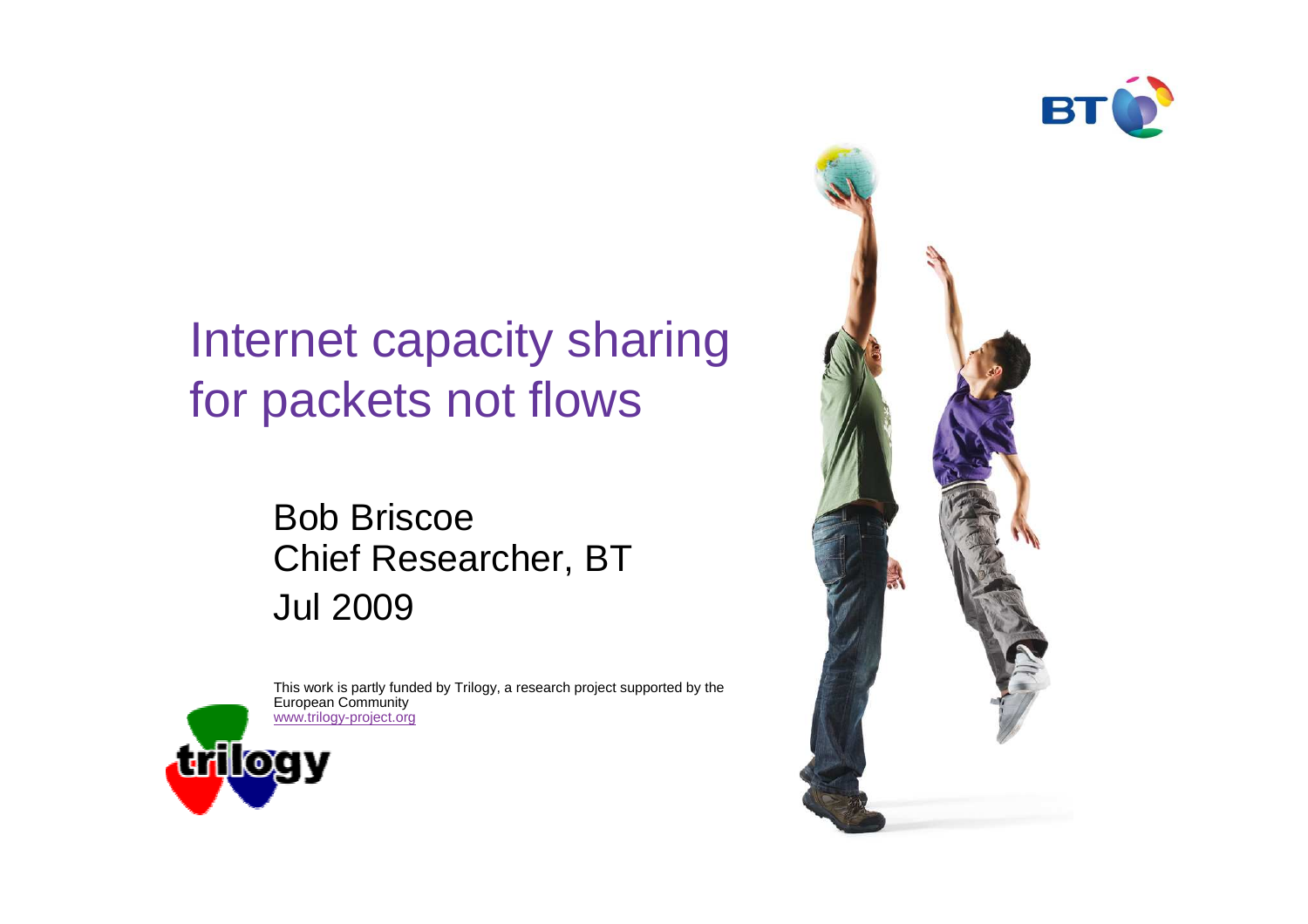2

#### how to share a bandwidth cloud?

- • transport area consensus reversed since 2006
	- 'TCP-friendly' was useful, but not a way forward
	- **rewrite of IETF capacity sharing architecture in process**
	- commercial/policy review in process driven by 'captains of industry'
- • TCP's dynamic response to congestion is fine
	- but the way it shares capacity is very wrong•
- ISP's homespun alternatives have silently overridden TCP•
	- result: blocks, throttles & deep packet inspection
	- if it's new, it won't get through (if it's big, it won't either)•
- • "good fences make good neighbours;" IETF challenge:
	- •protocols for good fences, before industry builds bad ones
- accept: transport protocols don't do fairness (not on their own)•
	- new challenge: liberal but effective capacity sharing function?•
	- capacity sharing for packets not flows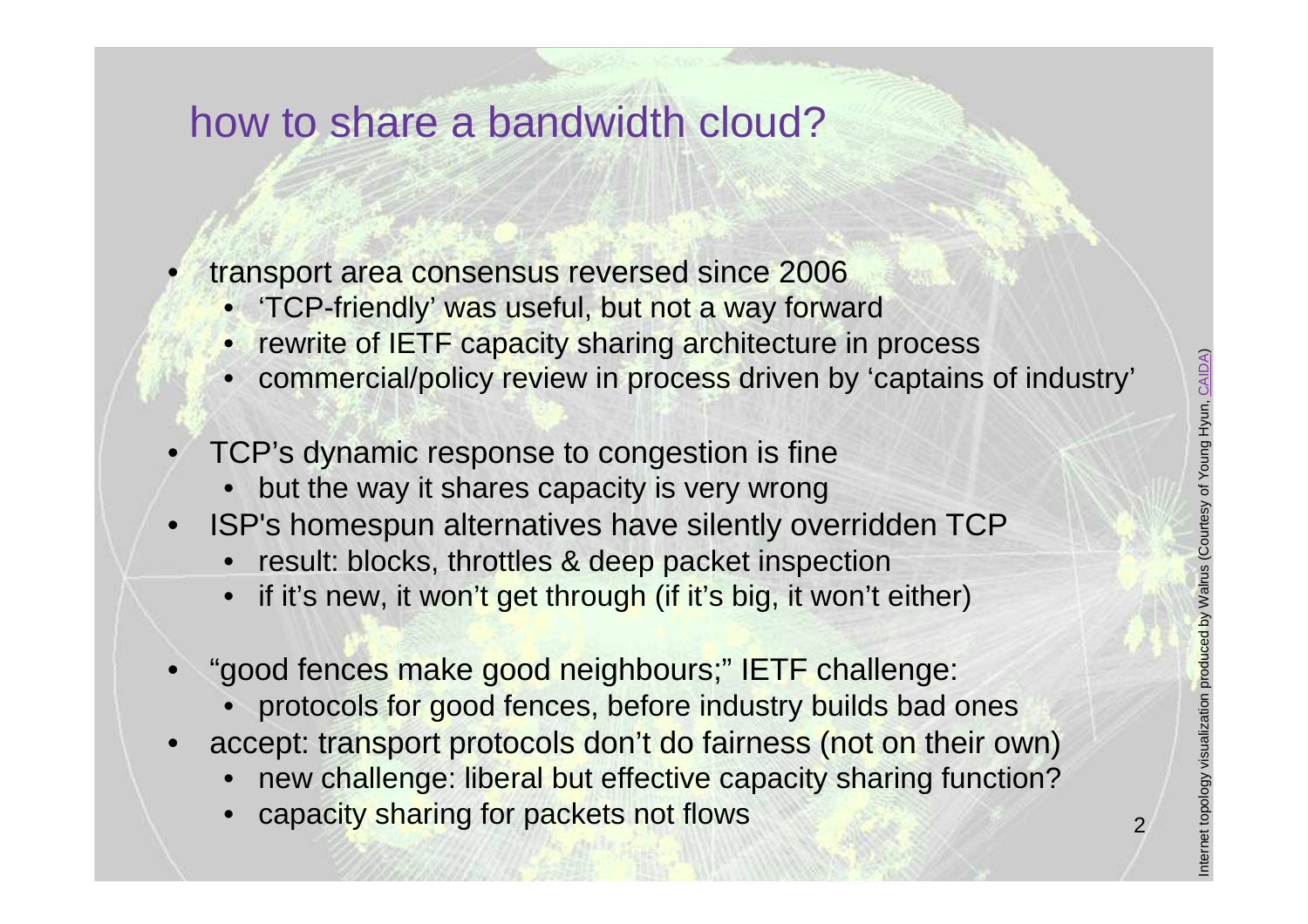

•net effect of both (p2p: x1,000-20,000 higher traffic intensity)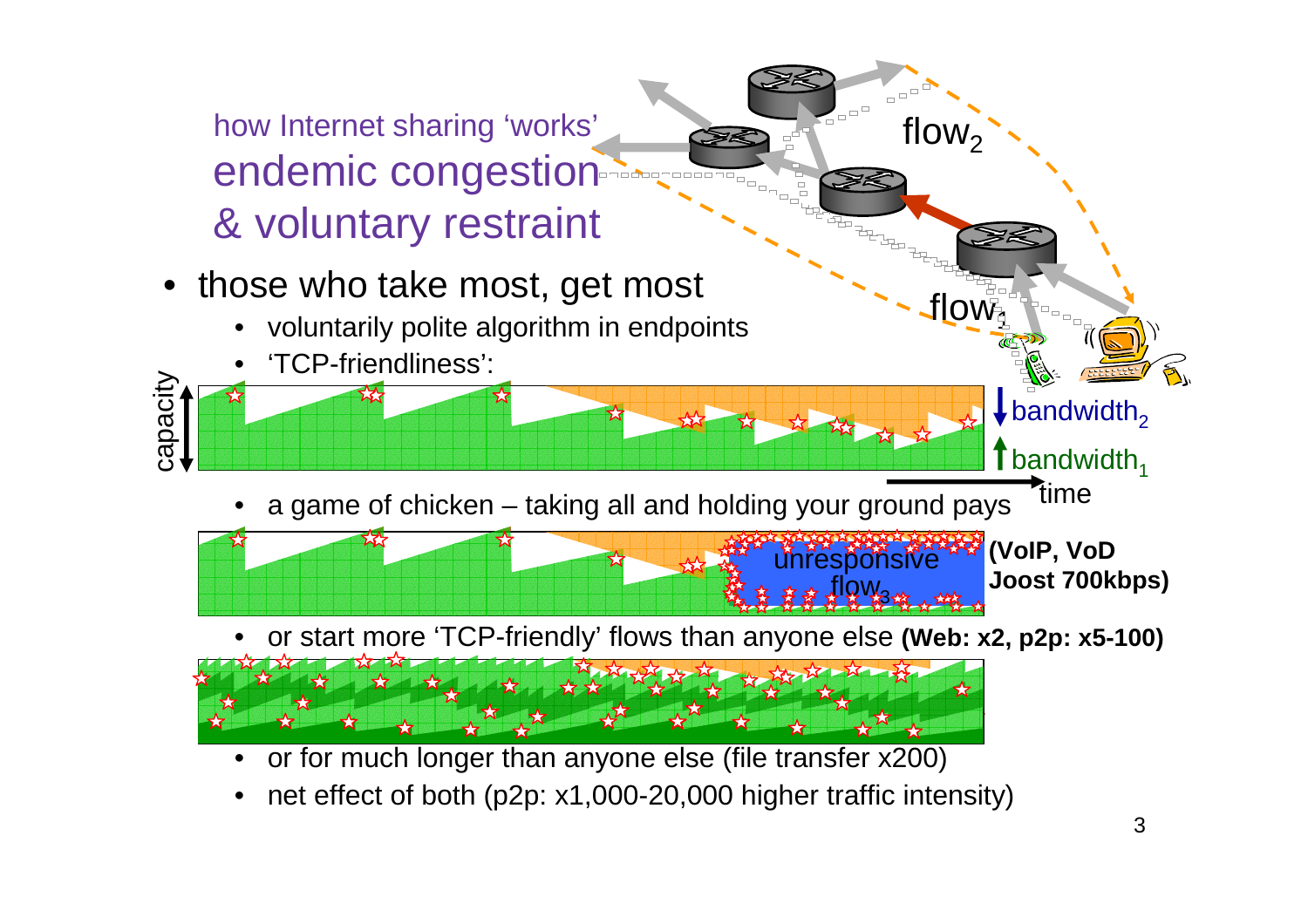## none of the aboveharness end-system flexibility





 hardly affects completion time of •heavy usage

•

- NOTE: weighted sharing doesn't imply differentiated network service
- 4 just weighted aggressiveness of end-•system's rate response to congestion cf. LEDBAT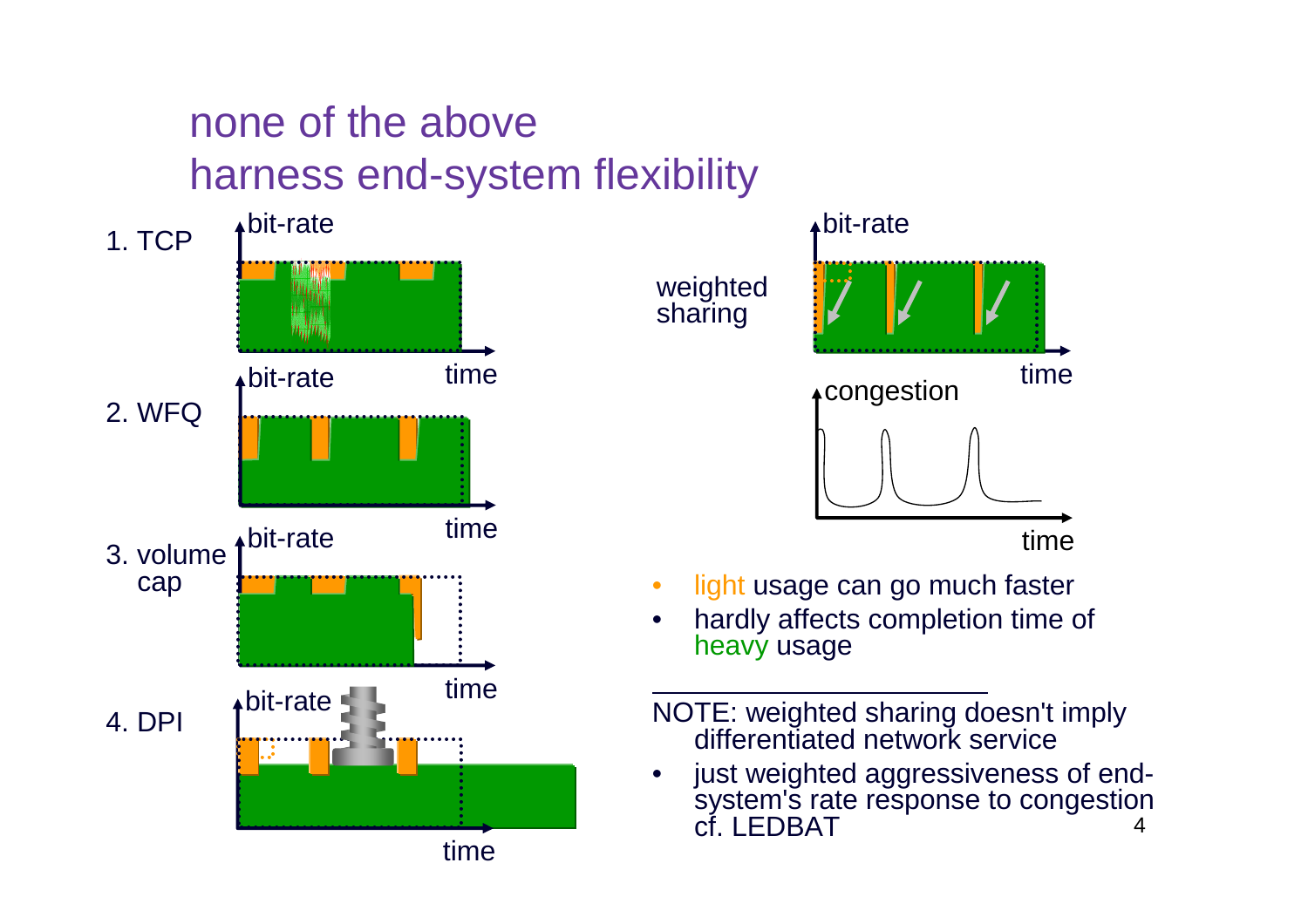### powerful resource accountability metric congestion-volume

- • volume weighted by congestion when it was sent
- • takes into account all three factors
	- bit-rate
	- weighted by congestion
	- activity over time✓  $\mathbf x$  $\boldsymbol{\mathsf{x}}$

 congestion-volume TCP WFQ Vol DPI **IDPI** 

~

✓

~

✓

✓

 $\pmb{\times}$ 

 $\checkmark$ 

✓

~

 $\checkmark$ 

 $\checkmark$ ✓

- • a dual metric
	- •of customers to ISPs (too much traffic)
	- •and ISPs to customers (too little capacity)
- a) cost to other users of your traffic
- b) marginal cost of equipment upgrade
	- •so it wouldn't have been congested
	- so traffic wouldn't have affected others•
- competitive market matches a) & b)•



- volume that is marked with explicit congestion notification (ECN)
- can't be gamed by strategising machines

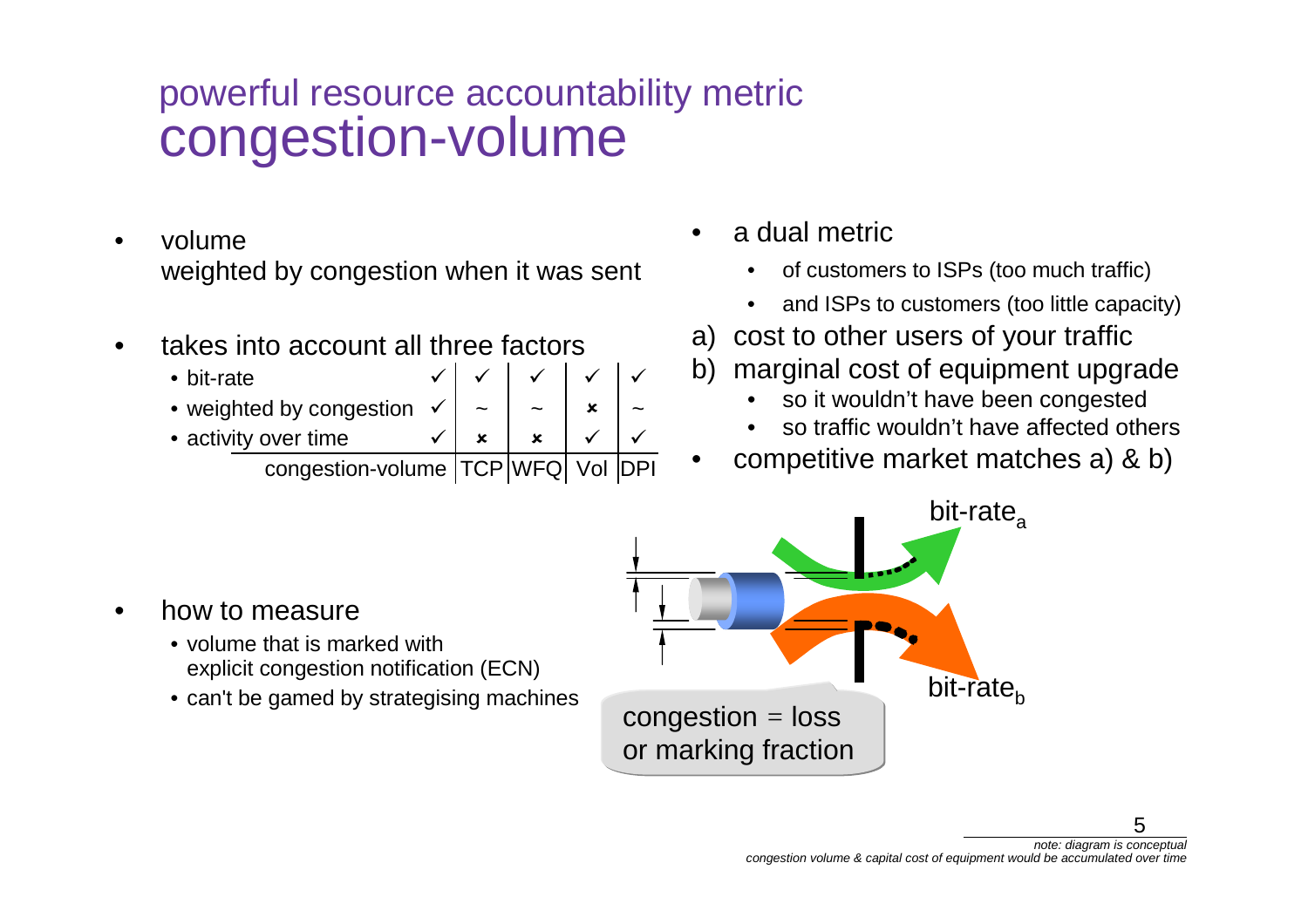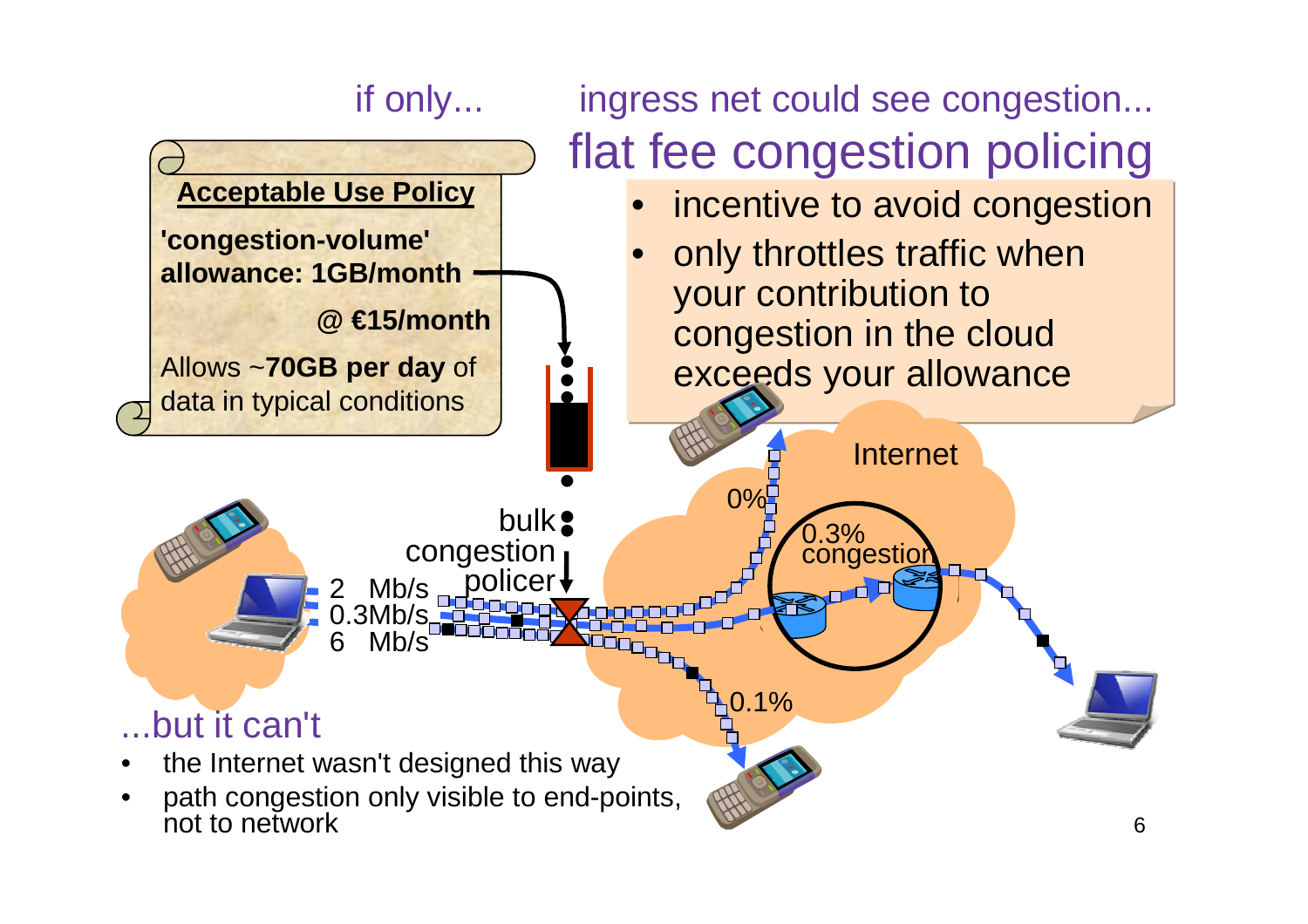# congestion transparency in one bit



no changes required to IP data forwarding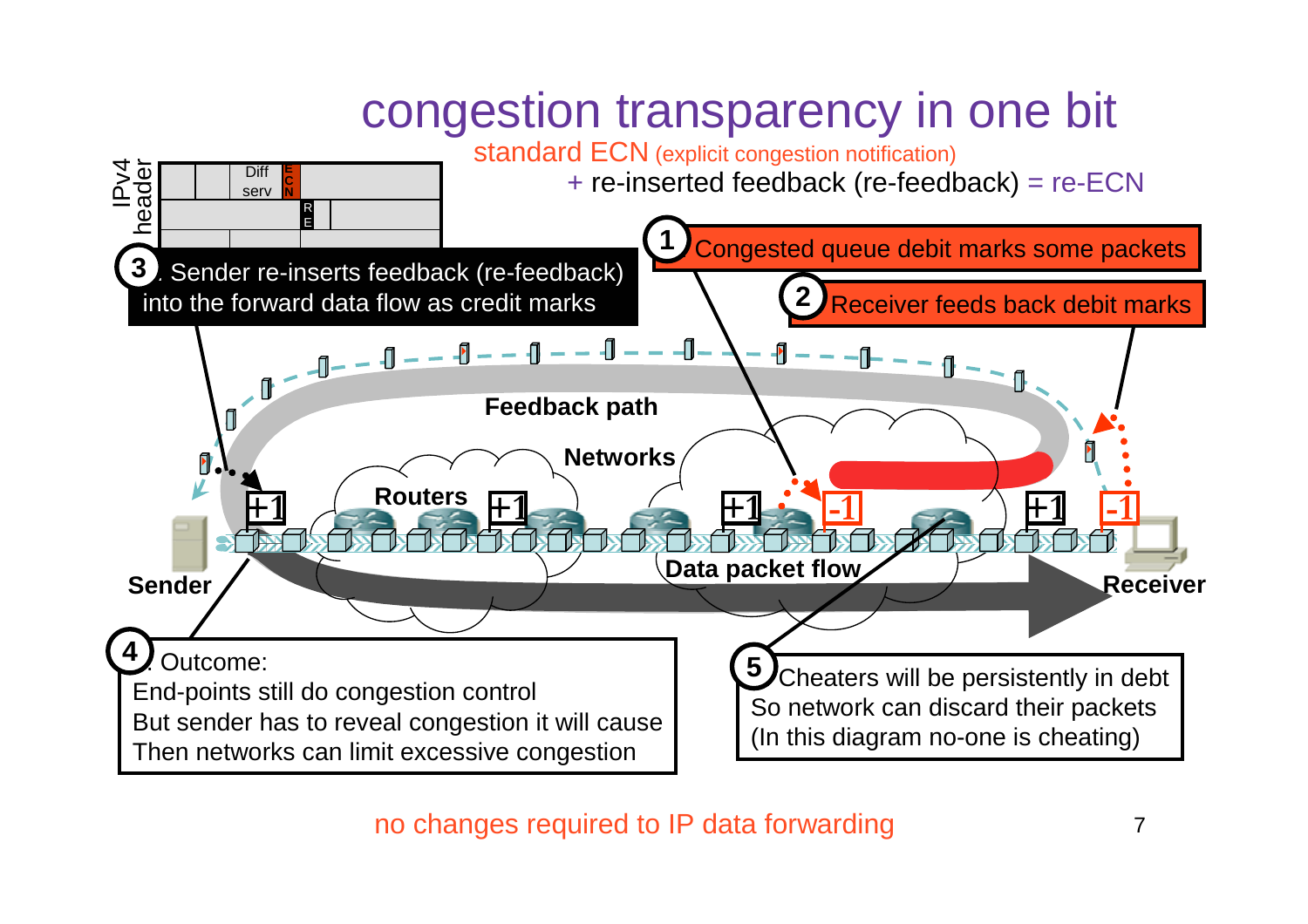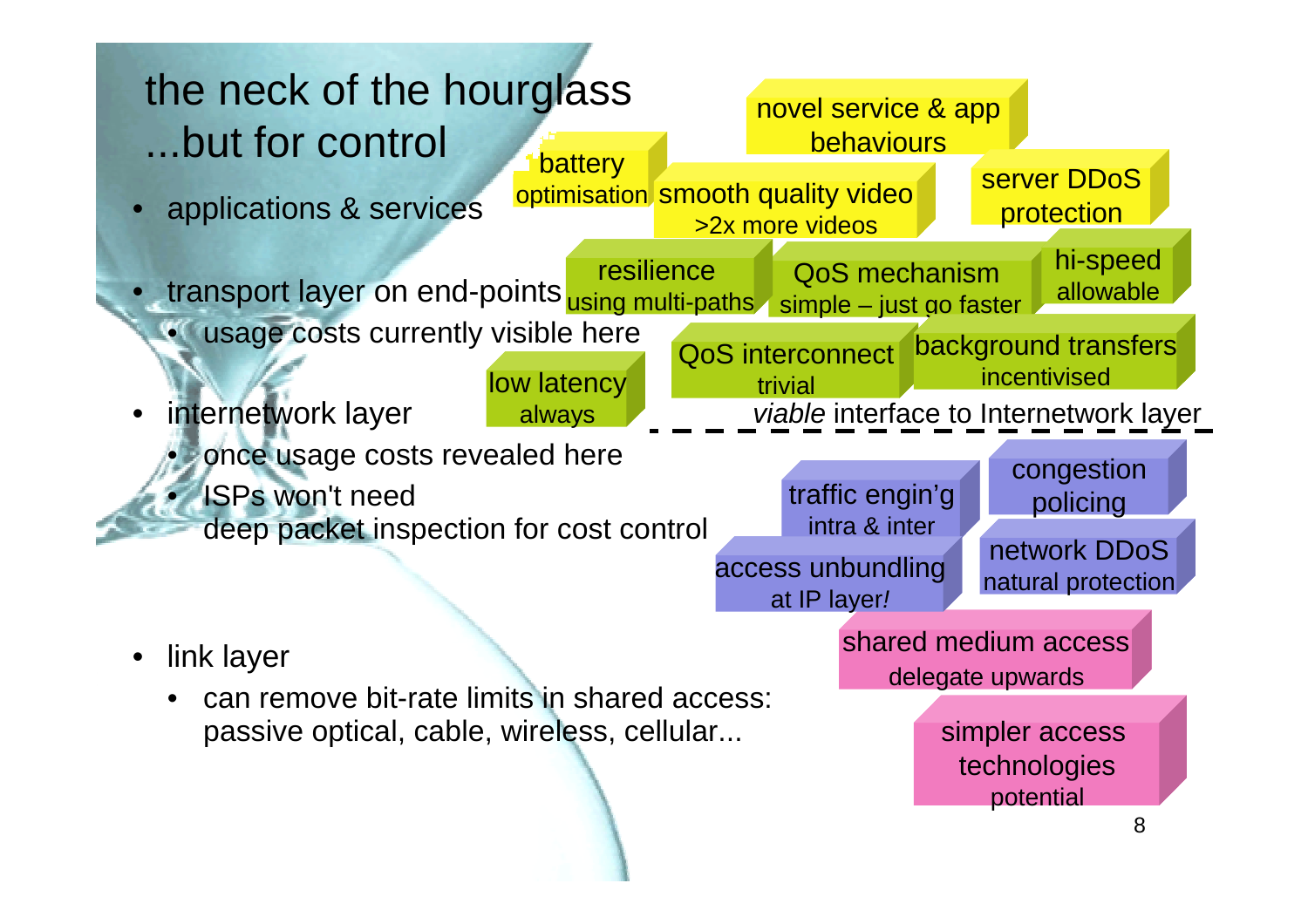### more info...

- • The whole story in 7 pages
	- Bob Briscoe, "Internet Fairer is Faster", BT White Paper (Jun 2009) ...this formed the basis of: •
	- •Bob Briscoe, "A Fairer, Faster Internet Protocol", IEEE Spectrum (Dec 2008)
- • Slaying myths about fair sharing of capacity
	- [Briscoe07] Bob Briscoe, "*Flow Rate Fairness: Dismantling a Religion*" ACM Computer Communications Review 37(2) 63-74 •(Apr 2007)
- How wrong Internet capacity sharing is and why it's causing an arms race•
	- Bob Briscoe et al, "Problem Statement: Transport Protocols Don't Have To Do Fairness", IETF Internet Draft (Jul 2008)•
- • re-ECN protocol spec
	- Bob Briscoe et al, "Adding Accountability for Causing Congestion to TCP/IP" IETF Internet Draft (Mar 2009)•
- • Re-architecting the Internet:
	- The Trilogy project <www.trilogy-project.org>

#### IRTF Internet Capacity Sharing Architecture design team

<http://trac.tools.ietf.org/group/irtf/trac/wiki/CapacitySharingArch>

#### re-ECN & re-feedback project page:

<http://bobbriscoe.net/projects/refb/>

BoF planning for following IETF: subscribe, re-ecn@ietf.org

implementation (linux or ns2) bob.briscoe@bt.com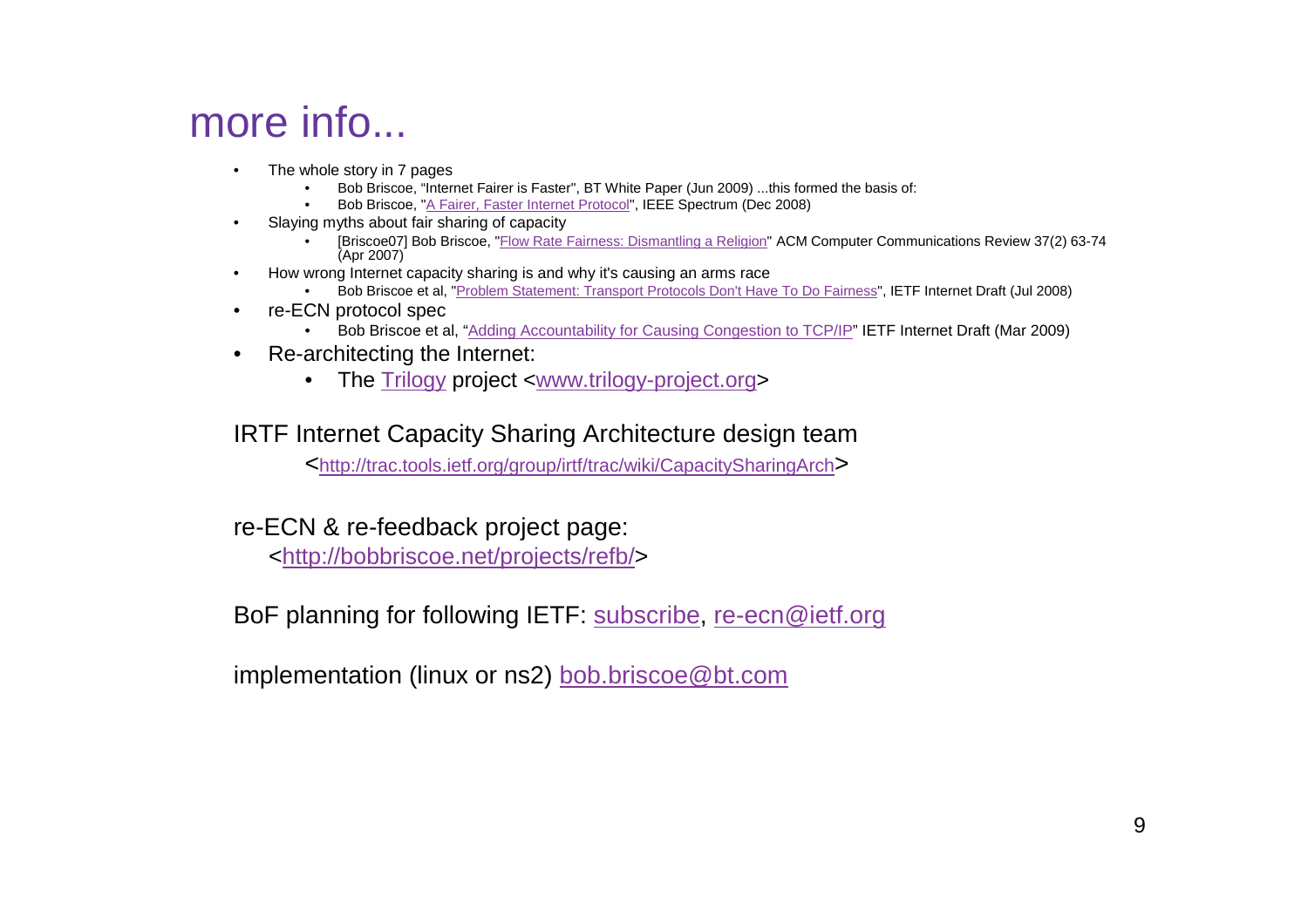

## Internet capacity sharingfor packets not flows



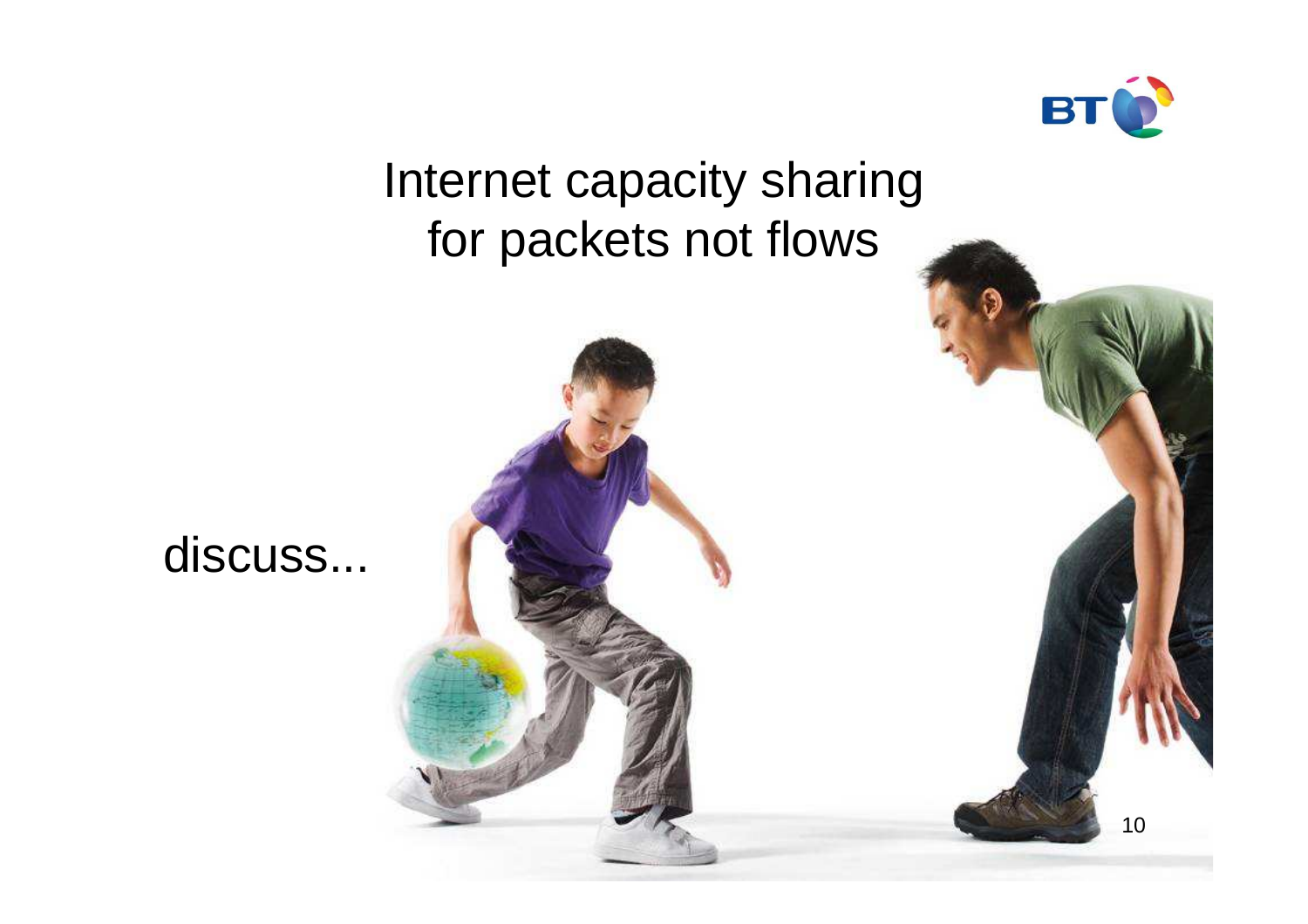## main steps to deploy re-feedback / re-ECN

#### summary

 rather than control sharing in the access links,pass congestion info & control upwards

- network
	- turn on explicit congestion notification in data forwarding
		- already standardised in IP & MPLS
		- standards required for meshed network technologies at layer 2 (ECN in IP sufficient for point to point links)
	- deploy simple active policing functions at customer interfaces around participating networks
	- passive metering functions at inter-domain borders
- terminal devices
	- (minor) addition to TCP/IP stack of sending device•
	- or sender proxy in network
- then new phase of Internet evolution can start
	- •customer contracts & interconnect contracts
	- endpoint applications and transports
- requires update to the IP standard (v4 & v6)
	- started process in Autumn 2005
	- using last available bit in IPv4 header or IPv6 extension header•